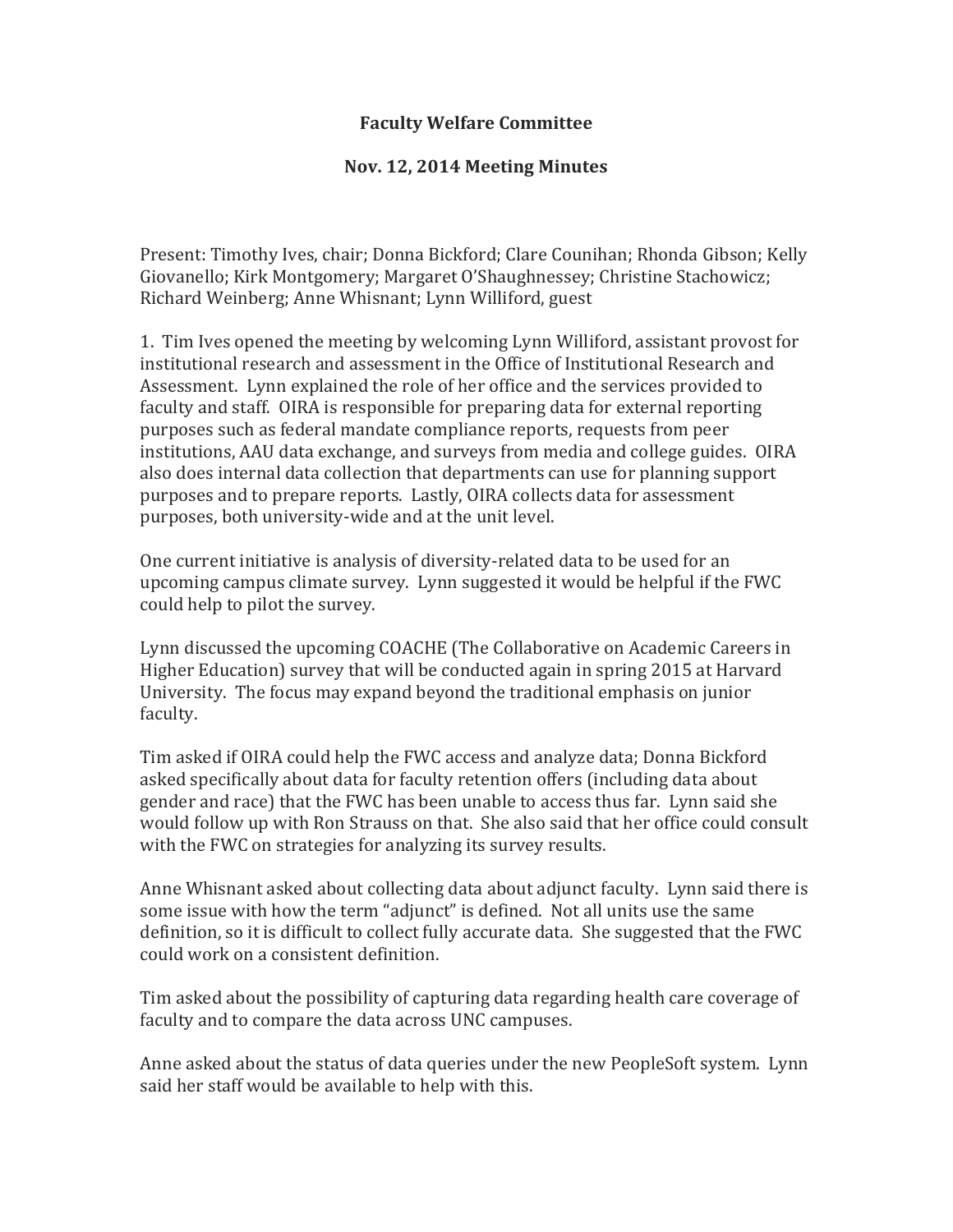2. The minutes from the previous meeting were approved with one name change.

3. Follow-up discussion about OIRA. It was suggested that someone on the FWC could be a liaison. Donna said she would rework the original request for data regarding adjuncts and send it to Lynn. There was additional discussion about how to best work with OIRA.

4. Discussion about an upcoming task force for issues related to adjunct faculty. Tim said it would likely be formed soon.

5. Reports from members about their activities with other campus committees.

Anne attended the Fixed-Term Faculty Committee meeting. Christine Stachowicz asked if the fixed-term faculty wanted to be combined with other non-tenured faculty designations such as adjuncts or alt-acs. Tim said there is no clear distinction between these types of faculty, but that there still may be reason to keep fixed-term faculty separate to ensure they get proper recognition. Donna said there is a clear need for additional information about adjuncts and their representation in faculty governance. Tim said the upcoming task force would be a good start. There was discussion of the recent University Government Committee meeting about the current charges of the FWC and Fixed-Term Faculty Committee, which also focused additional attention upon the status of adjunct faculty.

6. The Faculty Welfare Committee's role and charge, especially vis-à-vis morale in the wake of Wainstein.

Giovanello introduced a discussion of the FWC's charge and faculty and employee morale in the wake of the Wainstein Report's release and the related conversation at the 10/31 Faculty Council meeting. Several members reported hearing of anxiety and feelings of vulnerability among various campus populations, including fixedterm faculty, staff/Employee Forum, and graduate students. There was a discussion of concerns about trust among colleagues; about a sense of fear of being held accountable for things others are responsible for; and about the fairness of the Wainstein investigation's processes (including what due process protections were offered to those called upon to be interviewed).

There was a discussion of the Faculty Welfare Committee's charge and whether the FWC could or should do anything to address campus / faculty morale and/or the campus "climate" at this time. Ives emphasized that "monitoring" is a major part of the committee's charge. He noted that he will be meeting in two weeks with the chairs of the Fixed-Term Faculty Committee, the Community and Diversity Committee, and the Committee on the Status of Women to discuss common concerns and each committee's priorities and areas of emphasis and possible synergies. This may help in better defining the FWC's charge as well as serve as part of the FWC's function of "monitoring" elements of faculty welfare. Ives said that he has let Bruce Cairns know about the upcoming meeting.